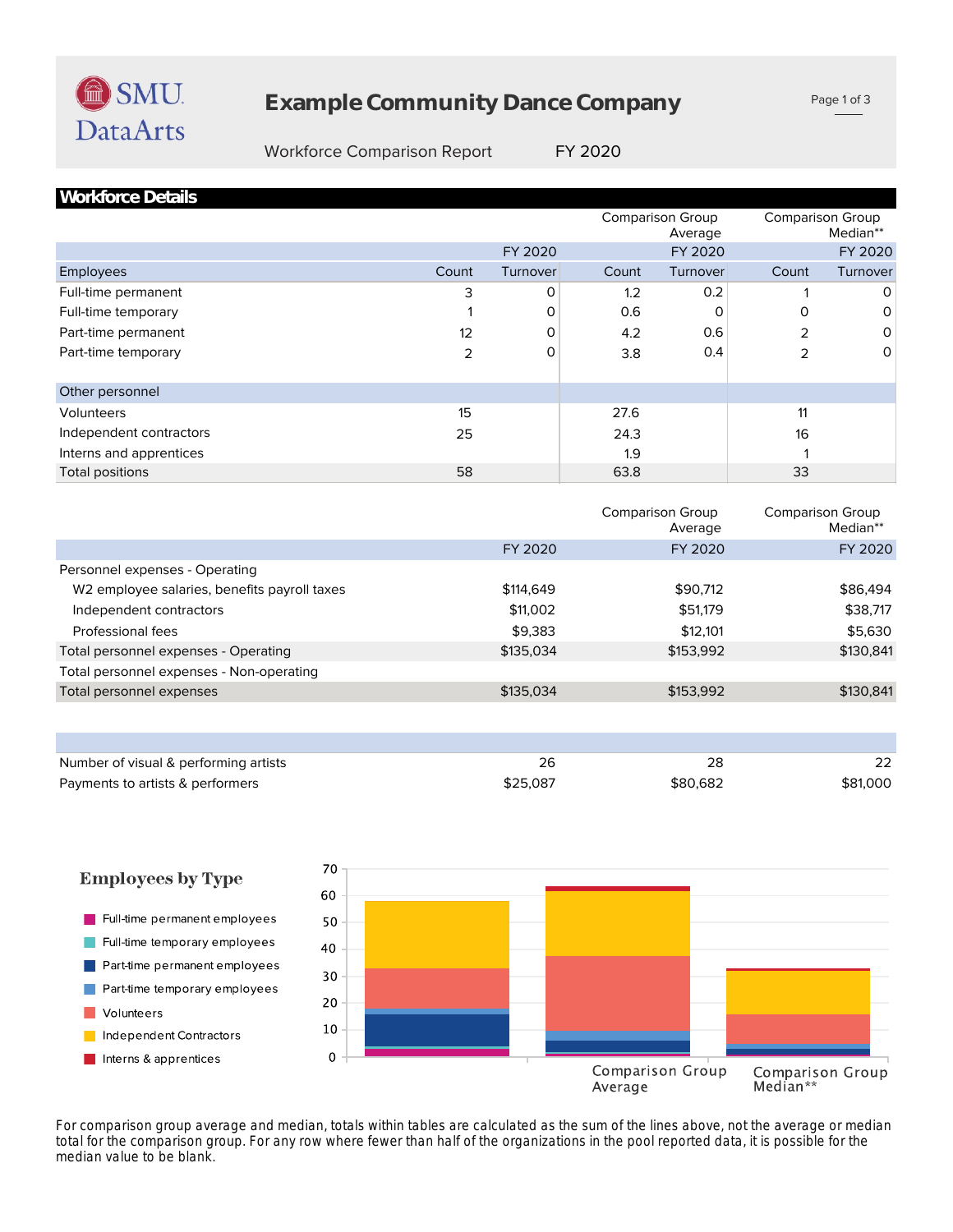

# **Example Community Dance Company**

Page 2 of 3

### Workforce Comparison Report FY 2020

Group Average

## **Full-time Employees and Turnover**



## **Part-time Employees and Turnover**



*median value to be blank. total for the comparison group. For any row where fewer than half of the organizations in the pool reported data, it is possible for the For comparison group average and median, totals within tables are calculated as the sum of the lines above, not the average or median*